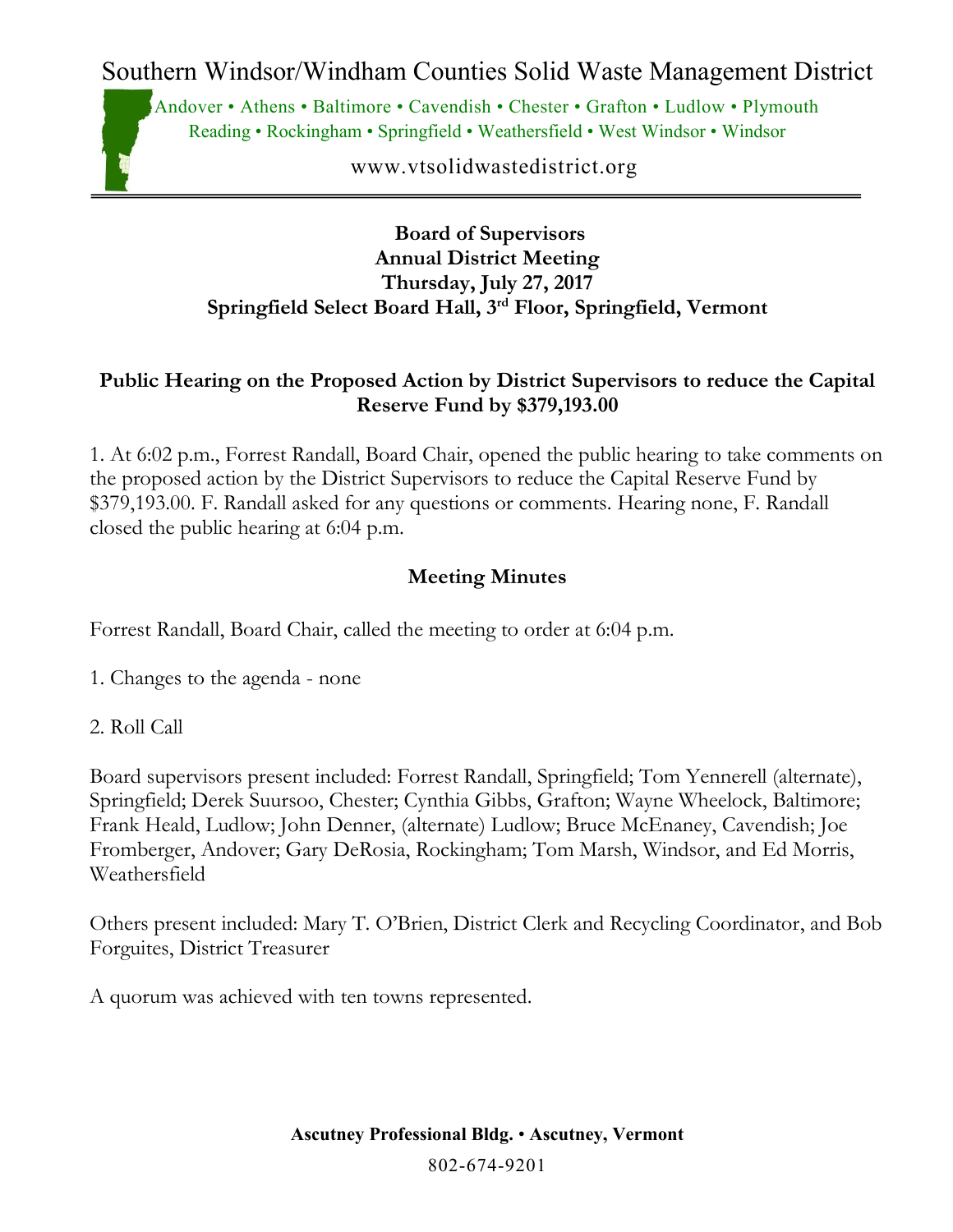SWWCSWMD July 27, 2017 minutes p. 2

3. Approve minutes of April 27, 2017 meeting

D. Suursoo made a motion to accept the minutes of the April 27, 2017 meeting. G. DeRosia seconded the motion. A discussion ensued in which W. Wheelock noted that the figures in the chart were not correct. B. Forguites suggested that the existing chart in the minutes be deleted and the correct chart be substituted with the total disbursement of \$379,193.00. F. Heald moved to accept the minutes of the April 27, 2017 meeting as amended. All voted in favor. The correct chart is in the corrected version of the minutes.

4. Acceptance of May 2017 Treasurer's Report

B. Forguites stated that the June 30 report wasn't ready yet but that there is a deficit in the fund balance of \$11,738.70 that should be made up by additional income revenue by the end of June. W. Wheelock asked where the checking account is located because the statement reads "Chittenden Bank" which is no longer in operation. B. Forguites replied that it is at People's Bank and the certificate of deposit is at Claremont Savings Bank.

J. Fromberger made a motion to accept the Treasurer's Report as presented. B. McEnaney seconded the motion. All voted in favor.

5. Vote to reduce Capital Reserve Fund by \$379,193.00 which will be distributed to Towns via formula

J. Fromberger spoke about the history of the Fund. He emphasized that it is not tax money. He thinks that it's a mistake to disburse the monies and that it's not an action that's in the best interest of all of the towns in the District. It's a short-term fix for the towns with transfer stations and the monies won't be available for future requirements by the State to comply with Act 148. He's opposed to "what we're about to do" but said that he would live with the decision. C. Gibbs asked if bigger towns get more votes. F. Randall replied that, yes, it's a weighted vote. D. Suursoo said that disbursing the monies is favored by the Chester Selectboard but that he is personally not in favor of giving up this "technical advantage." C. Gibbs thinks that it would be selfish to not disburse the monies so that the transfer stations can update their equipment.

B. Forguites noted that if the vote passes and there is a distribution, there is no more money – it is the full and final settlement from the dissolution of the NH/VT Solid Waste Project. The Capital Reserve Account will be reduced to zero. B. Forguites noted that on the chart, he carried the figures out to several places to make the distribution as accurate as possible.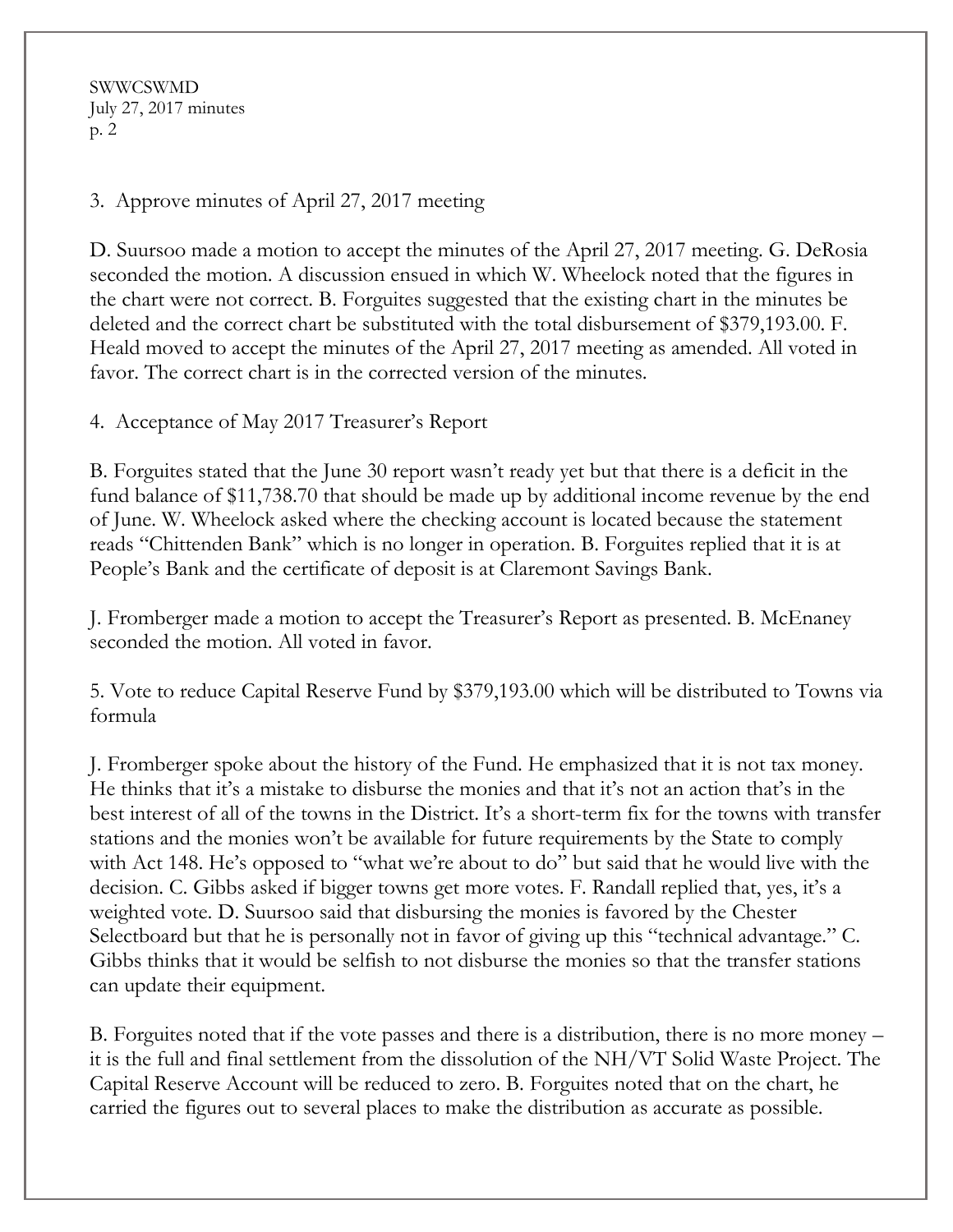## Southern Windsor/Windham Counties Solid Waste Management District

Andover • Athens • Baltimore • Cavendish • Chester • Grafton • Ludlow • Plymouth Reading • Rockingham • Springfield • Weathersfield • West Windsor • Windsor

www.vtsolidwastedistrict.org

SWWCSWMD July 27, 2017 minutes p. 3

F. Heald made a motion as follows:

 **RESOLVED that the Southern Windsor/Windham Counties Solid Waste Management District Board of Supervisors, at a duly warned District meeting held on July 27, 2017, hereby resolves that the Capital Reserve Fund established under Article IV, paragraph 7, of the District By-Laws be reduced by \$379,193.00 with such funds being distributed to the Member Towns in accordance with the following schedule and in full and final settlement of all funds due to Member Towns from the proceeds from the dissolution of the New Hampshire/Vermont Solid Waste Project:**

### **TOTAL VERMONT DISTRICT TONNAGE 1997-2007**

| Town             | 11 Year<br><b>Tonnage</b> | % of<br><b>Waste</b> | <b>Disbursement</b><br><b>Amount</b> |
|------------------|---------------------------|----------------------|--------------------------------------|
| Andover          | 941                       | 0.4535%              | \$1,719                              |
| Athens           | 0                         | 0.0000%              | \$0                                  |
| <b>Baltimore</b> | 575                       | 0.2771%              | \$1,051                              |
| Cavendish        | 8,092                     | 3.8994%              | \$14,786                             |
| Chester          | 16,836                    | 8.1130%              | \$30,764                             |
| Grafton          | 2,940                     | 1.4167%              | \$5,372                              |
| Ludlow           | 39,641                    | 19.1024%             | \$72,435                             |
| Plymouth         | 4,901                     | 2.3617%              | \$8,956                              |
| Reading          | 2,141                     | 1.0317%              | \$3,912                              |
| Rockingham       | 26,483                    | 12.7618%             | \$48,392                             |
| Springfield      | 61,131                    | 29.4582%             | \$111,703                            |
| Weathersfield    | 13,371                    | 6.4433%              | \$24,433                             |
| West             |                           | 1.6427%              |                                      |
| Windsor          | 3,409                     |                      | \$6,229                              |
| Windsor          | 27,057                    | 13.0384%             | \$49,441                             |
| <b>Total</b>     | 207,518                   | 100.0000%            | \$379,193                            |

207,518 TONS

**Ascutney Professional Bldg.** • **Ascutney, Vermont**

802-674-9201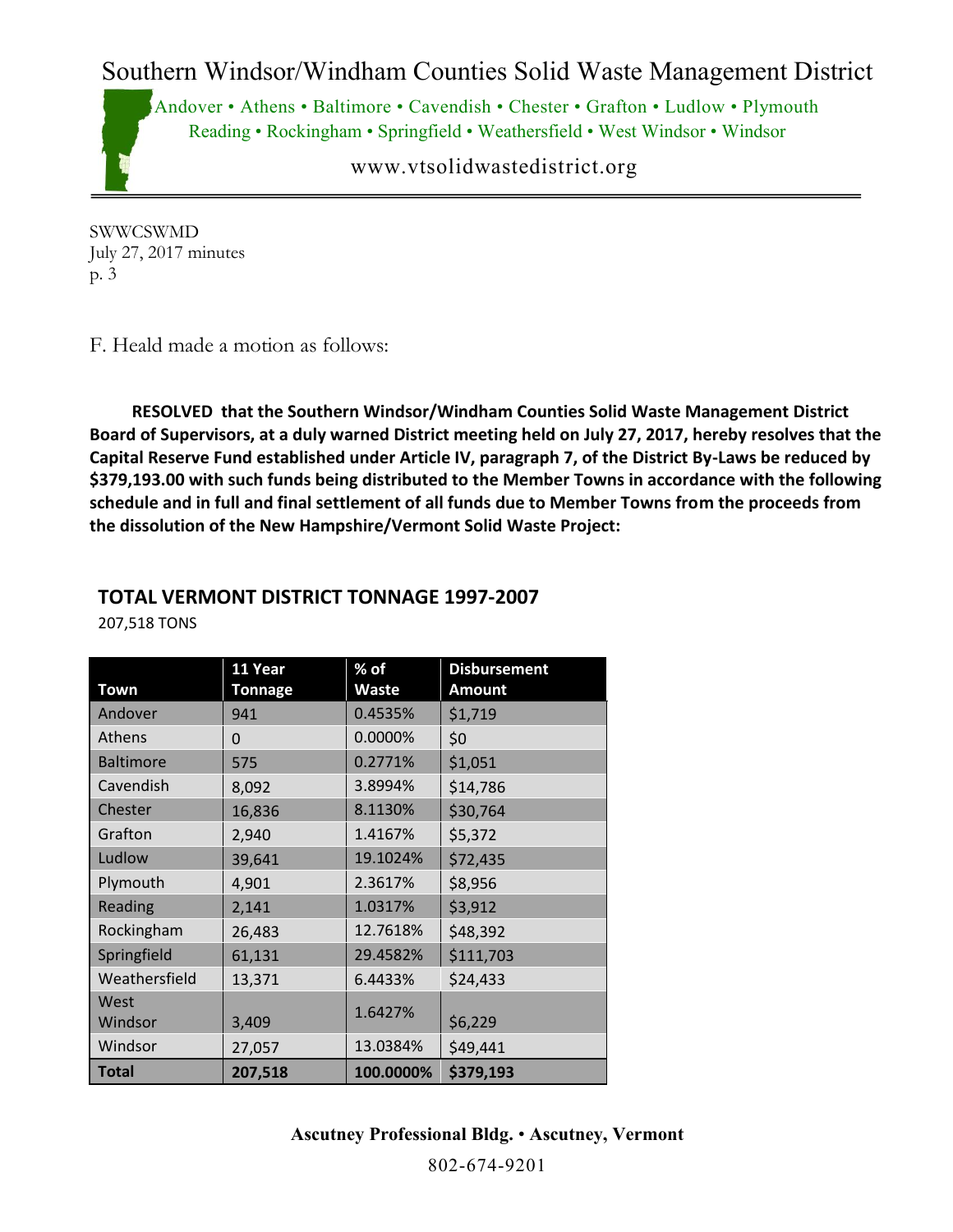SWWCSWMD July 27, 2017 minutes p. 4

G. DeRosia seconded the motion. W. Wheelock asked if a town could refuse its distribution. B. Forguites replied that it could – the check would be on the books as an outstanding check. Or it could be divided by the other towns. The vote was called – the motion passed with 32 weighted votes of "Yes" and 2 "No." B. Forguites stated that within a month the towns should each receive a check. He would like a statement from each town with an authorized signature acknowledging that it had received a full and final settlement of monies from the proceeds from the dissolution of the New Hampshire/Vermont Solid Waste Project.

6. Discussion of providing an exemption to haulers for curbside collection of organics in rural areas

M. O'Brien explained that there is an exemption granted by the Agency of Natural Resources to haulers who do not want to collect organics in rural area because it is not cost effective. The supervisors had received in their meeting packets, a copy of the "Guidance on Eligibility to Qualify for the Solid Waste Hauler Exemption(s) under 10 V.S.A. SS 6607a(g)(3)." D. Suursoo suggested that the District pursue ascertaining whether or not haulers in the District are interested in getting an exemption. M. O'Brien noted that Matt Priestly of Alva Waste and Art Lynds of A.B.L.E. Waste are ready to take organics when that requirement comes due on July 1, 2018.

7. Discussion of backyard composting workshops and USDA grant

M. O'Brien read aloud a statement from Ham Gillett, Outreach Coordinator, detailing the highly successful backyard composting workshops. Using USDA grant funds, the District hired Charen Fegard, a recycling consultant, to do outreach to twenty businesses in Ludlow as part of the District's Solid Waste Implementation Plan (SWIP) requirements. She surveyed each business, made suggestions where needed, and followed up with a report to each one. The SWIP requires that the District work with two schools each year and with twenty businesses.

8. Outreach and Recycling Coordinators' Reports

The District worked with the Town of Windsor on a highly successful "Big Trash" collection on July 8. H. Gillett has worked with the Vermont Community Garden Network, the Composting Association of Vermont and the Northeast Recycling Council on a grant which the Ludlow Community Garden is participating in. The grant is funding a pilot project (with some monies from the District) to test the feasibility of establishing a community composting site which would accept food scraps at the Community Garden from the public.